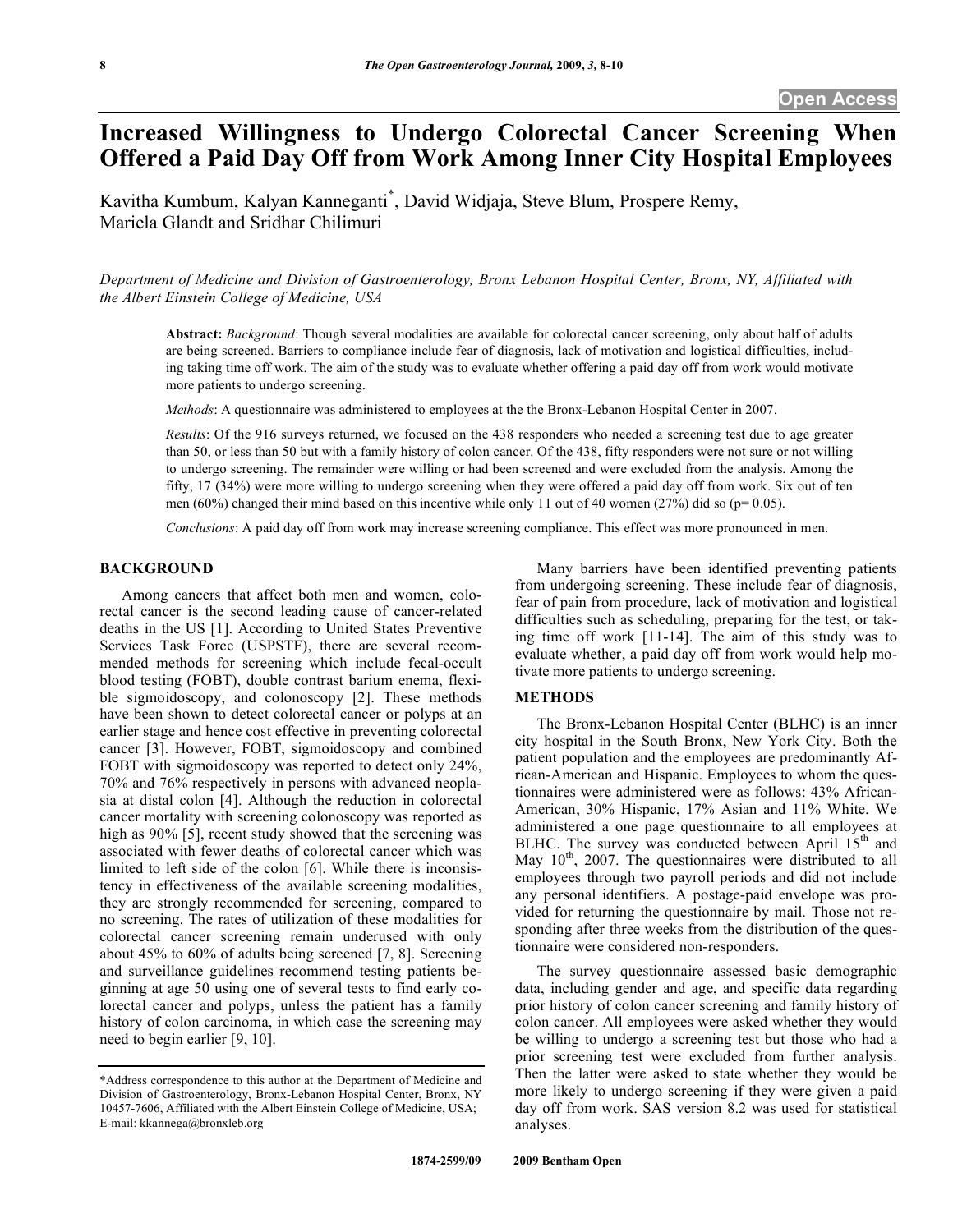|  |  | Table 1. Characteristics of 916 Survey Responders in Bronx Lebanon Hospital Center |
|--|--|------------------------------------------------------------------------------------|
|  |  |                                                                                    |

| <b>Characteristics</b>                                                                        | <b>Number (Percentage)</b> |
|-----------------------------------------------------------------------------------------------|----------------------------|
| Women                                                                                         | 658 (71.8)                 |
| $Age > 50 \text{ years}$                                                                      | 384 (41.9)                 |
| Family history of colorectal cancer or polyps                                                 | 161(17.6)                  |
| Age> 50 years or $<$ 50 years but positive family history of colorectal cancer (Target group) | 438(47.8)                  |
| - Already underwent screening in the target group                                             | 242 (55.2)                 |
| - Did not undergo screening in the target group                                               | 196(44.8)                  |

#### **RESULTS**

 Of the total of 4501 surveys which were distributed to all hospital employees, 916 (20%) surveys were returned within the first three weeks. More women (73%) than men responded and 384 responders were greater than 50 years of age. One hundred and sixty one responders (18%) had a family history of colorectal cancer. Although 789 (86%) were aware of colorectal cancer screening methods, 619 (68%) never underwent a screening test (Table **1**).

 Our target group comprised of the 438 patients who needed a screening test because they were greater than age 50 or less than fifty but had a family history of colon cancer. Of this group, 242 (55%) had already undergone some screening. Of the 196 who had no screening in the past, 146 (74%) were willing to undergo screening tests. Fifty responders were not sure or not willing to undergo screening. Of these fifty, 17 (34%) were more willing when they were offered a paid day off from work (Fig. **1**). Six out of ten men (60%) changed their mind based on the incentive, while only 11 out of 40 women (27%) did so (Chi- square p-value  $=0.05$ ).

## **DISCUSSION**

 Our study shows that in people who need screening colonoscopy but who are unwilling initially, their willingness would increase if they are given a paid day off from work. This effect was more pronounced in men. This was not surprising, since previous studies have shown that women are less likely than men to undergo complete colonoscopy [11]. Only 55% of those who should have already been screened had done so, despite the fact that they work in a



**Fig. (1).** Flow chart for distribution of the target group and willingness to undergo colorectal cancer screening.